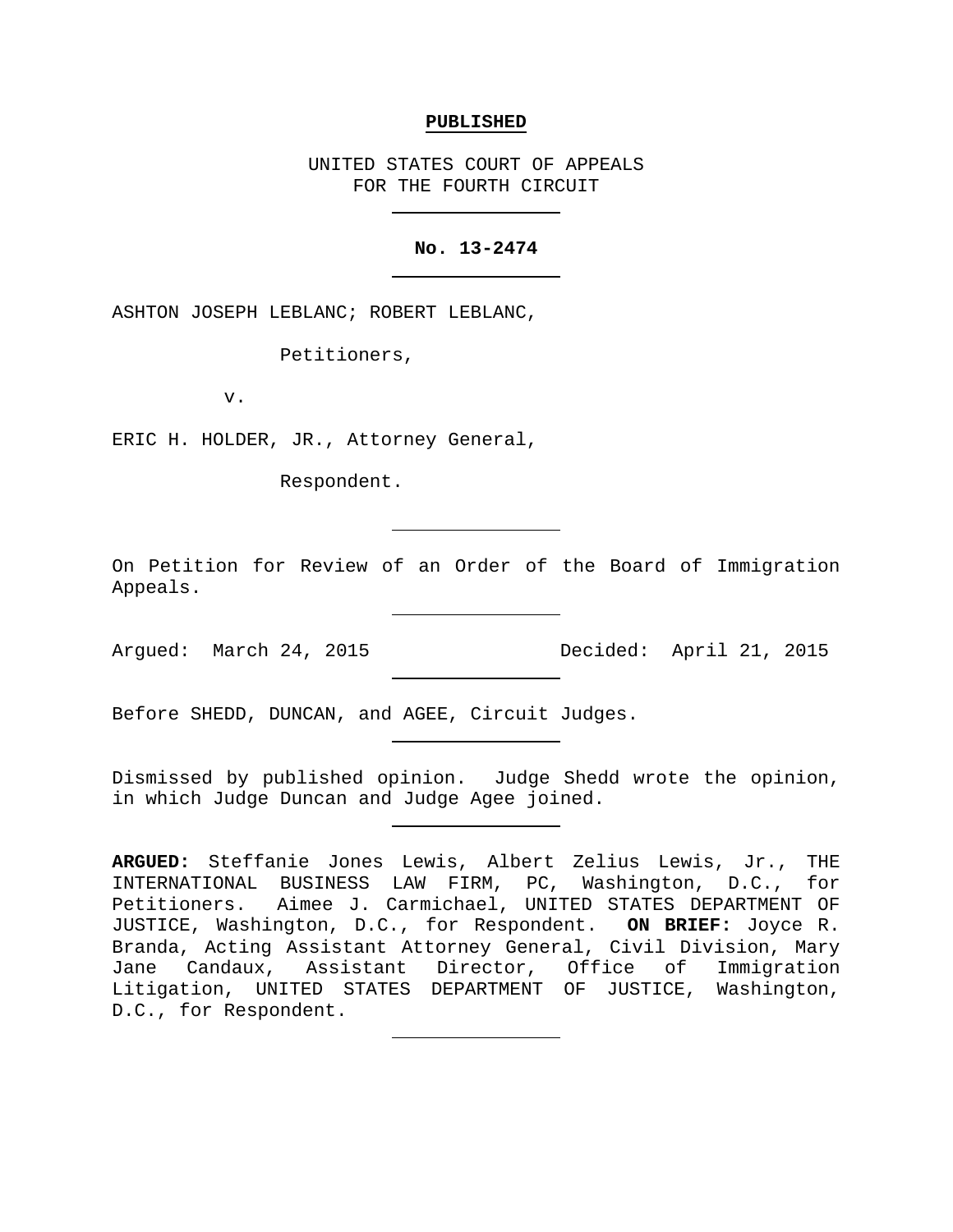SHEDD, Circuit Judge:

Ashton LeBlanc petitions for review of the denial of his motion to reopen the denial of an I-130 petition filed on behalf of his son, Robert. Because we lack jurisdiction over Ashton's petition, and because transfer to an appropriate district court is not in the interests of justice, we dismiss.

#### I.

Ashton, an 84-year-old Louisiana resident, spent his adult working life on off-shore oil rigs. From 1968 to 1978, he was posted in Nigeria. During his time there, Ashton entered into a relationship with Victoria Efueye. Their relationship resulted in a son, Robert LeBlanc, born on September 6, 1970. Ashton is recorded as the father on the birth certificate, and he attended Robert's "Naming Day" celebration, a traditional acknowledgement of parentage in Nigeria. Until Ashton was reassigned in 1978, he lived with Robert and Victoria (while on-shore) and provided financial support for Robert. Despite this long-term relationship, Ashton and Victoria never married.<sup>[1](#page-1-0)</sup>

In 2001, Robert entered the United States on a visitor's visa to see his father. During this visit, and in light of civil strife in Nigeria, Robert and Ashton decided that Robert should

<span id="page-1-0"></span> $1$  Ashton was married to a woman in the United States at the time.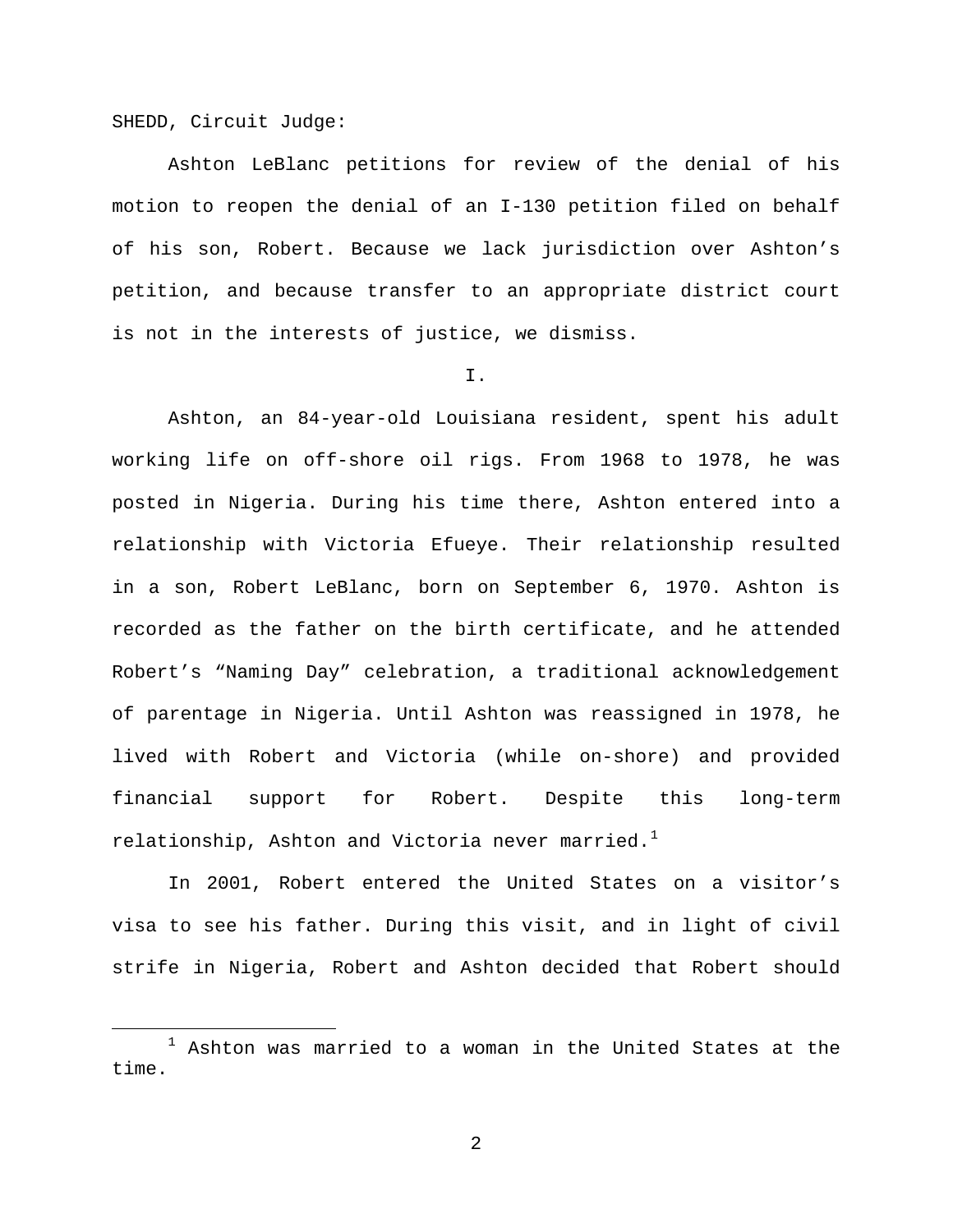remain in the United States. Ashton retained an attorney, Stuart Snyder, to file the appropriate paperwork to have Robert declared a United States citizen. Ashton then completed and submitted to his attorney a Form N-600, Application for Certificate of Citizenship. Snyder instead filed a Form I-130, a petition for an adjustment of status for an alien relative, for Ashton on behalf of Robert. The I-130 was filed in 2002 and was denied in May 2007 for failure to submit further documentation. Snyder filed an appeal of the denial but never filed a brief or any further materials. The BIA, without opinion, denied the appeal in November 2007.

From 2007 to 2012, Ashton and Robert remained in contact with Snyder about the appeal and were assured that the matter was moving forward. Sometime in 2011, Ashton contacted a second attorney to check the status of Robert's citizenship. That attorney contacted Snyder and, satisfied with his responses, replied to Ashton that everything was being handled properly. Ashton—who was by this point in his 80s—grew more frustrated and eventually hired yet another attorney (current counsel). That attorney quickly uncovered Snyder's deficient performance and moved to reopen the denial of the I-130 petition with the BIA on the grounds of ineffective assistance of counsel.

In November 2013, the BIA denied the motion to reopen, concluding that Ashton failed to show due diligence after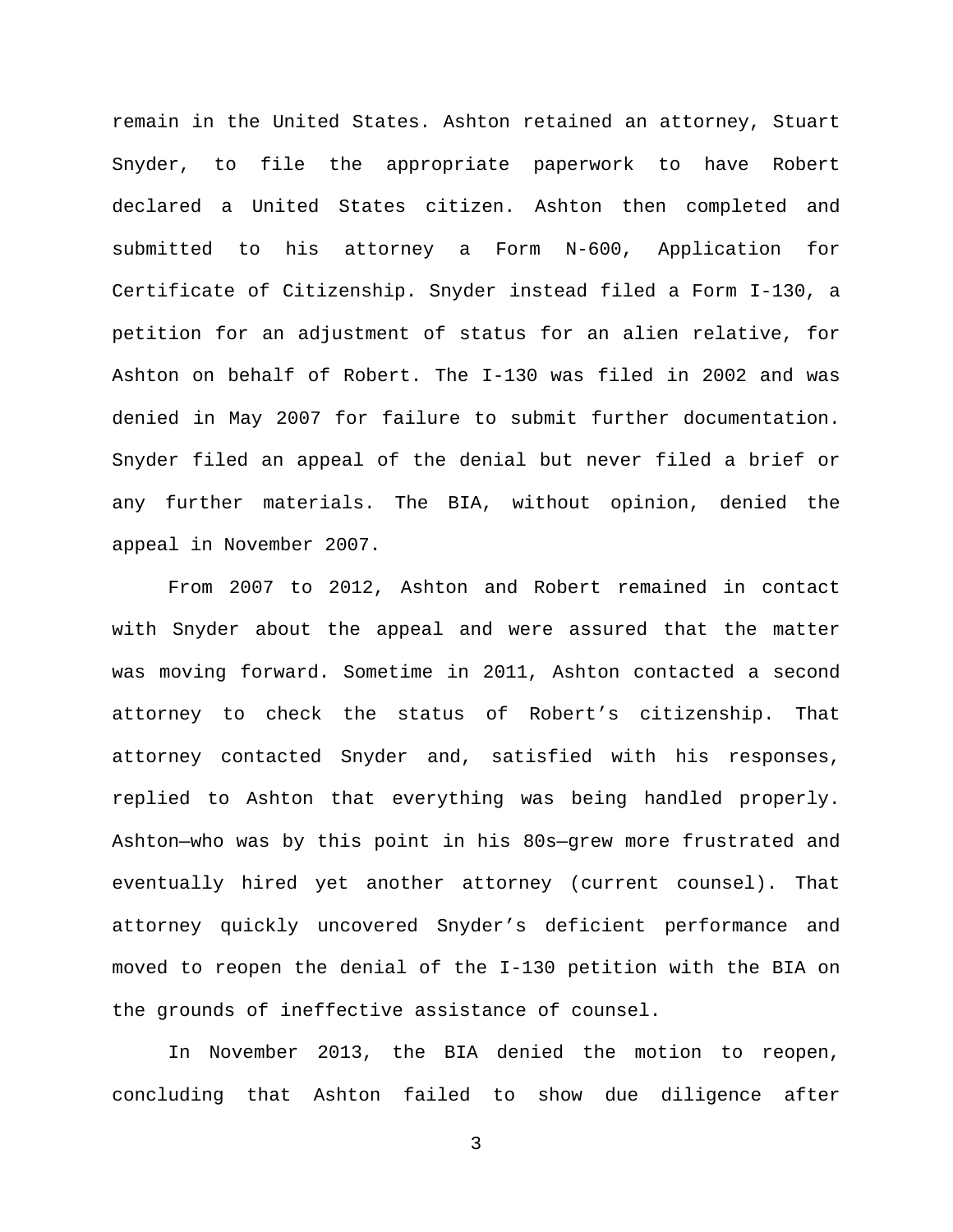contacting the second attorney in 2011. The BIA reasoned, in part, that Ashton "has not made a claim of ineffective assistance of counsel against this second attorney." (J.A. 4). Ashton filed a timely petition for review.

#### II.

Before we can address the merits of Ashton's petition for review, we must determine if we have jurisdiction over it. See Constantine v. Rectors & Visitors of George Mason Univ., 411 F.3d 474, 480 (4th Cir. 2005) (noting courts have "independent obligation to assess . . . subject-matter jurisdiction"). In the immigration context, our jurisdiction is strictly constrained, and we are generally limited to reviewing "a final order of removal." 8 U.S.C. § 1252(a)(1). A "final order of removal" is an order in which the Attorney General (or his appropriate designee) "conclud[es] that the alien is deportable or order[s] deportation." 8 U.S.C. § 1101(a)(47)(A).

It is undisputed that Robert is not now and has never been in deportation proceedings. This petition for review is from Ashton's denied motion to reopen his visa petition, not an order of removal against Robert. Ruiz v. Mukasey, 552 F.3d 269, 273 (2d Cir. 2009) (noting dismissal of petition for review of I-130 denial for "lack [of] jurisdiction"); Fonseca-Sanchez v. Gonzales, 484 F.3d 439, 444 (7th Cir. 2007) ("Ancillary determinations made outside the context of a [removal]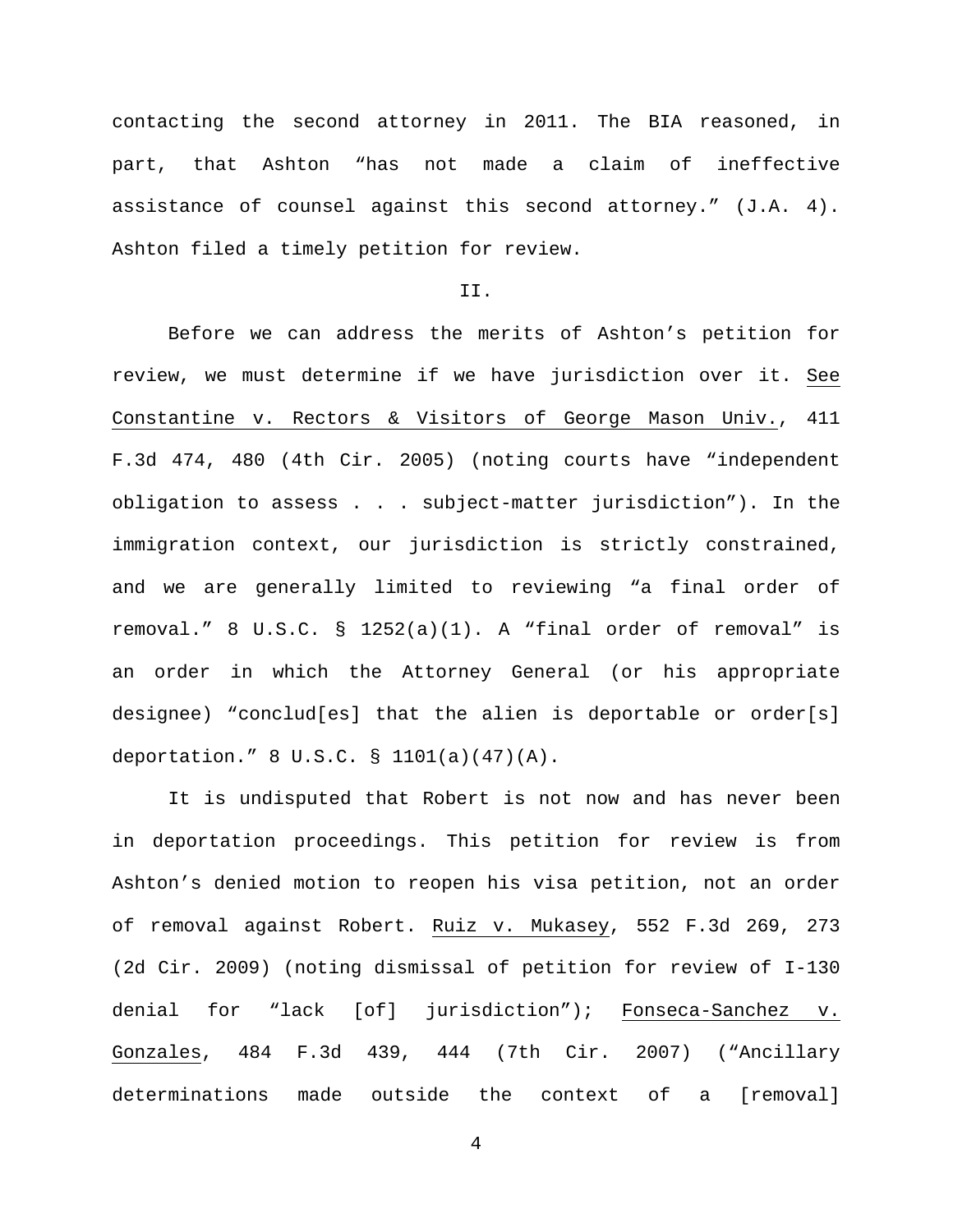proceeding . . . are not subject to direct review") (internal quotation marks omitted). Ashton contends that Robert would be subject to removal if proceedings were instituted against him, but that speculative possibility does not bestow jurisdiction over Ashton's petition for review of his motion to reopen the visa denial. Ashton also points to § 1252(b)(5), which permits a court of appeals to "decide" a "nationality claim" when there is "no genuine issue of material fact." That section does not create jurisdiction to hear Ashton's petition for review; instead, it simply signifies that if we have jurisdiction over a petition, we may decide nationality claims. We would be acting "ultra vires" were we to "consider[] the merits" of Robert's nationality claim when we lack jurisdiction over Ashton's petition for review. Constantine, 411 F.3d at 480. See also Steel Co v. Citizens for a Better Env't, 523 U.S. 83, 94 (1998) ("Without jurisdiction the court cannot proceed at all in any cause" (internal quotation marks omitted)).

This outcome does not deprive individuals in Ashton's situation of judicial review. Relief from an adverse BIA action on an  $I-130$  petition<sup>[2](#page-4-0)</sup> may lie in the district court under the

<span id="page-4-0"></span> $2$  Although this is not a removal matter, the BIA's cover letter contains boilerplate language instructing that "[i]f the attached decision orders that you be removed," then "any petition for review of the attached decision must be filed with (Continued)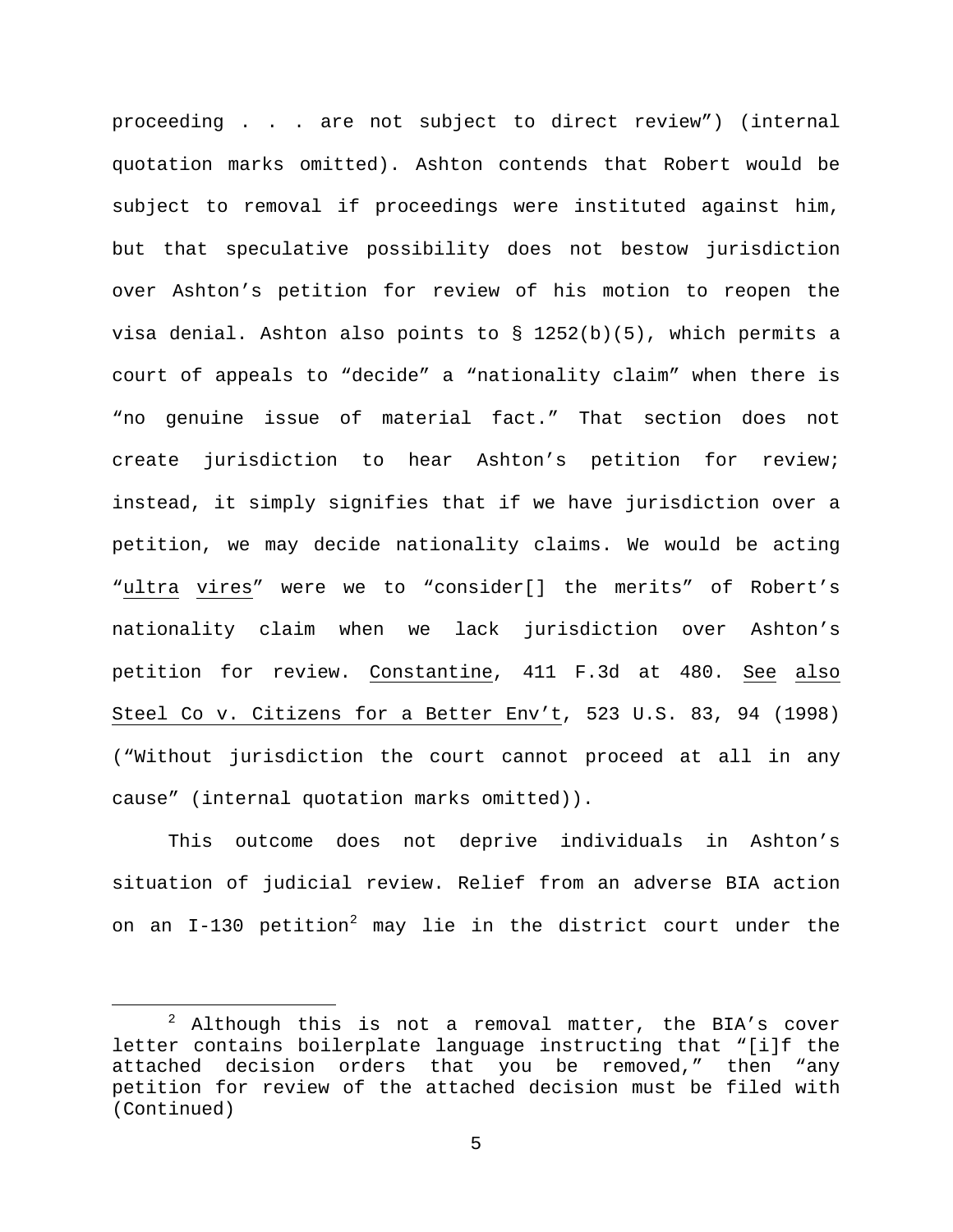Administrative Procedures Act, which provides a right of action for an individual "suffering legal wrong because of agency action."<sup>[3](#page-5-0)</sup> 5 U.S.C. § 702. Jurisdiction for such claims exists in the district court, 28 U.S.C. § 1331, and they must be brought within six years, 28 U.S.C. § 2401(a).

Accordingly, we lack jurisdiction over Ashton's petition for review.<sup>[4](#page-5-1)</sup> In the normal course of events, our disposition would be to dismiss the petition for review. However, we requested the parties to brief the possible application of 28 U.S.C. § 1631 to this case. That statute provides, in relevant part, that when an appeal "including a petition for review," is filed in a court that lacks jurisdiction, "the court shall, if it is in the interest of justice, transfer such action . . . to any other such court in which . . . the action could have been brought at the time it was filed or noticed."

In Ruiz, the Second Circuit, sua sponte, raised § 1631 in a case involving a petition for review of an I-130 filing. Ruiz,

ī

and received by the appropriate court of appeals within 30 days." (J.A. 2).

<span id="page-5-0"></span><sup>3</sup> Indeed, the Second Circuit held in Ruiz that the district court would have jurisdiction over a petition for review of the denial of an I-130 petition. 552 F.3d at 273-76.

<span id="page-5-1"></span> $4$  Even if we did have jurisdiction, it is unclear that venue would lie in the Fourth Circuit. Ashton resides in Louisiana, and the I-130 was denied by an office in California.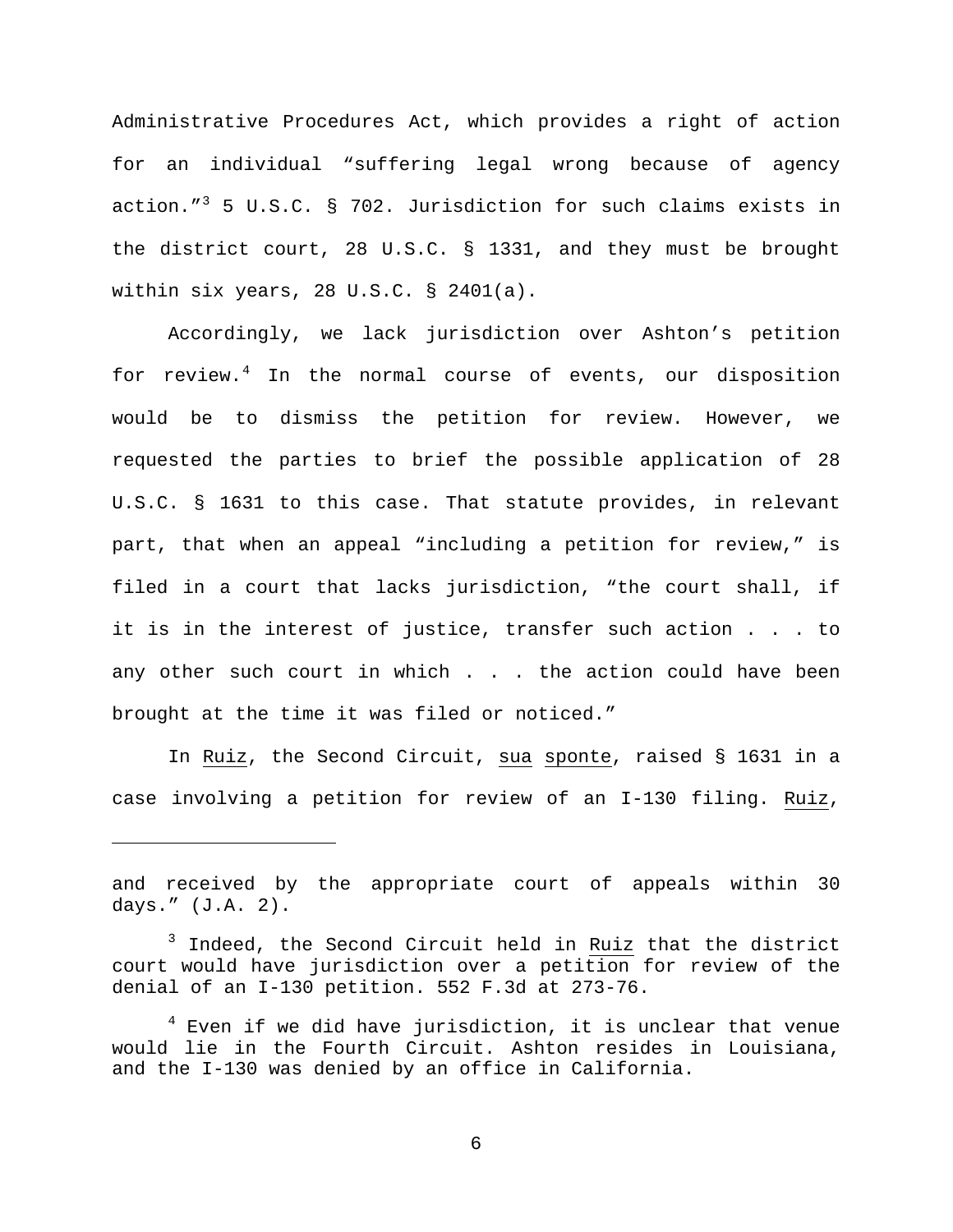552 F.3d at 273. The court held that transfer, rather than dismissal, was appropriate when: (1) the appellate court lacks jurisdiction; (2) the transferee court would have possessed jurisdiction over the case at the time it was filed; and (3) transfer is in the interests of justice. Id. In determining the "interests of justice" prong, the court examined whether a new action by the litigant would be time barred and whether the appeal was filed in good faith. Id. at 276. The court found that a district court would possess jurisdiction over the appeal of a denial of an I-130 petition, and that the interests of justice militated in favor of transfer because any action would be time barred. Several circuits, albeit in unpublished decisions, have followed Ruiz's lead and applied § 1631 to petitions of review in immigration cases. See Sung Kwok Chan v. Holder, 494 F. App'x 702 (8th Cir. 2012) (I-130 petition); Zamora v. Holder, 481 F. App'x 232 (5th Cir. 2012) (I-130 petition).

We adopt the approach employed by the Ruiz court. By its own language § 1631 extends to petitions for review and the statute serves to "remedy" a "good faith mistake" by a litigant, a situation that can arise in the immigration context. Kopp v. Dir., Office of Workers' Comp. Programs, 877 F.2d 307, 309 (4th Cir. 1989). Thus, transfer is appropriate in petitions for review from the BIA as long as the statute's three factors are met: the original court lacks jurisdiction; another court would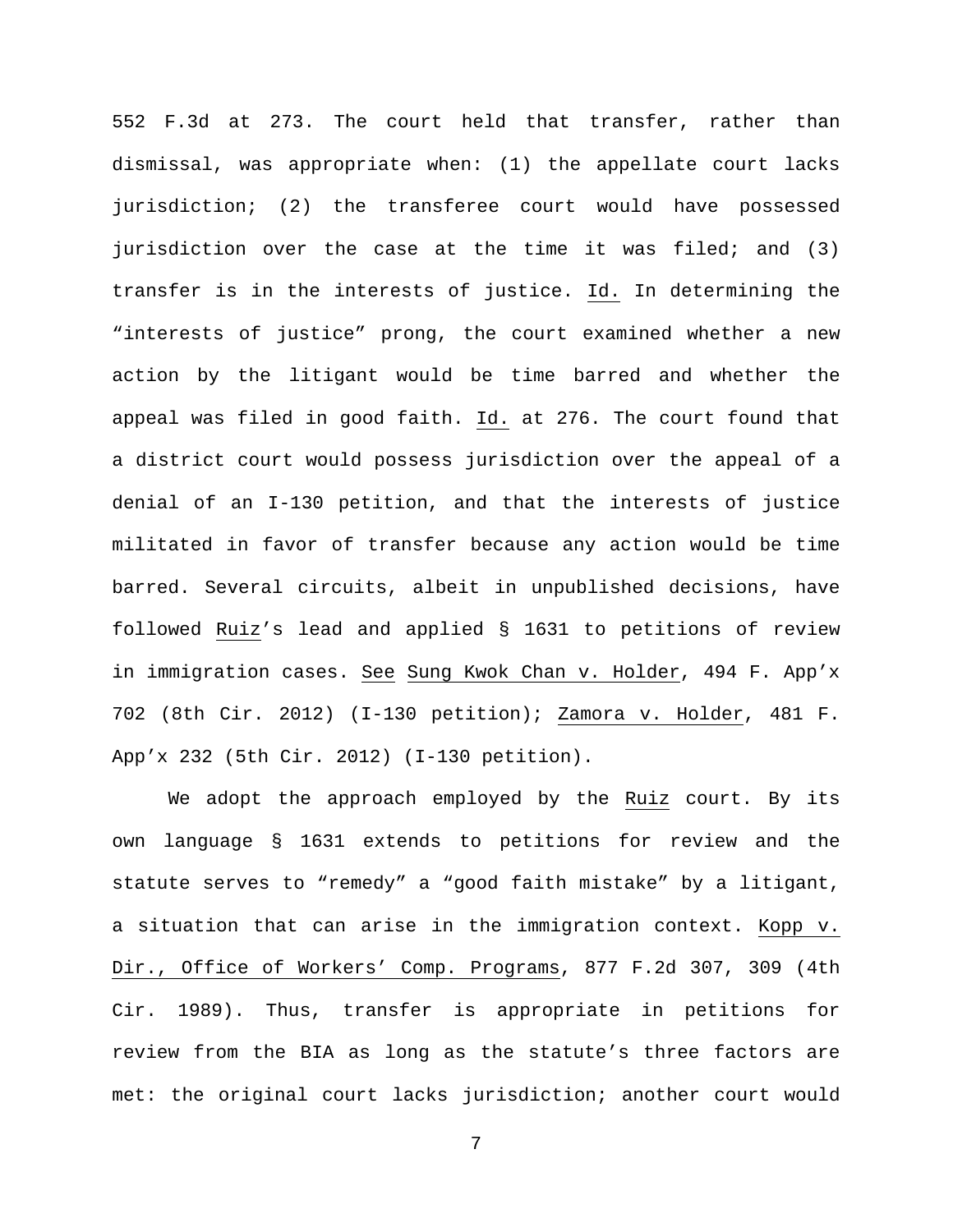have possessed jurisdiction at the time of filing; and the interests of justice favor transfer. McCook Metals LLC v. Alcoa, Inc., 249 F.3d 330, 334 (4th Cir. 2001). Applying those factors here, however, we do not believe the "interests of justice" require transfer. While Ashton is acting in good faith, pursuing the denial of the motion to reopen the I-130 proceedings in the district court is, given the remedy he is seeking, fruitless. See Sorcia v. Holder, 643 F.3d 117, 123 (4th Cir. 2011) (noting "whether or not the suit has any possible merit bears significantly" on the interests of justice) (internal quotation marks omitted). Ashton has made pellucid his desire to help his son Robert gain United States citizenship. An I-130 petition does not and cannot lead to that result. As the Government notes in its brief: "To date, no factfinder has ever reviewed Robert's claim of citizenship because Robert has never filed the appropriate forms." (Gov't Br. at  $12$ ).<sup>[5](#page-7-0)</sup> To the extent that Ashton wants his son to gain citizenship while Ashton is alive, the interests of justice are best served by terminating this

<span id="page-7-0"></span><sup>&</sup>lt;sup>5</sup> The Government represented in its brief and at argument that Robert should file an N-600 form on his own behalf and that the denial of Ashton's I-130 has no effect on the consideration<br>of Robert's N-600. The Government further represented at The Government further represented at argument that adjudication of Robert's N-600 form would typically be completed within 6 months.